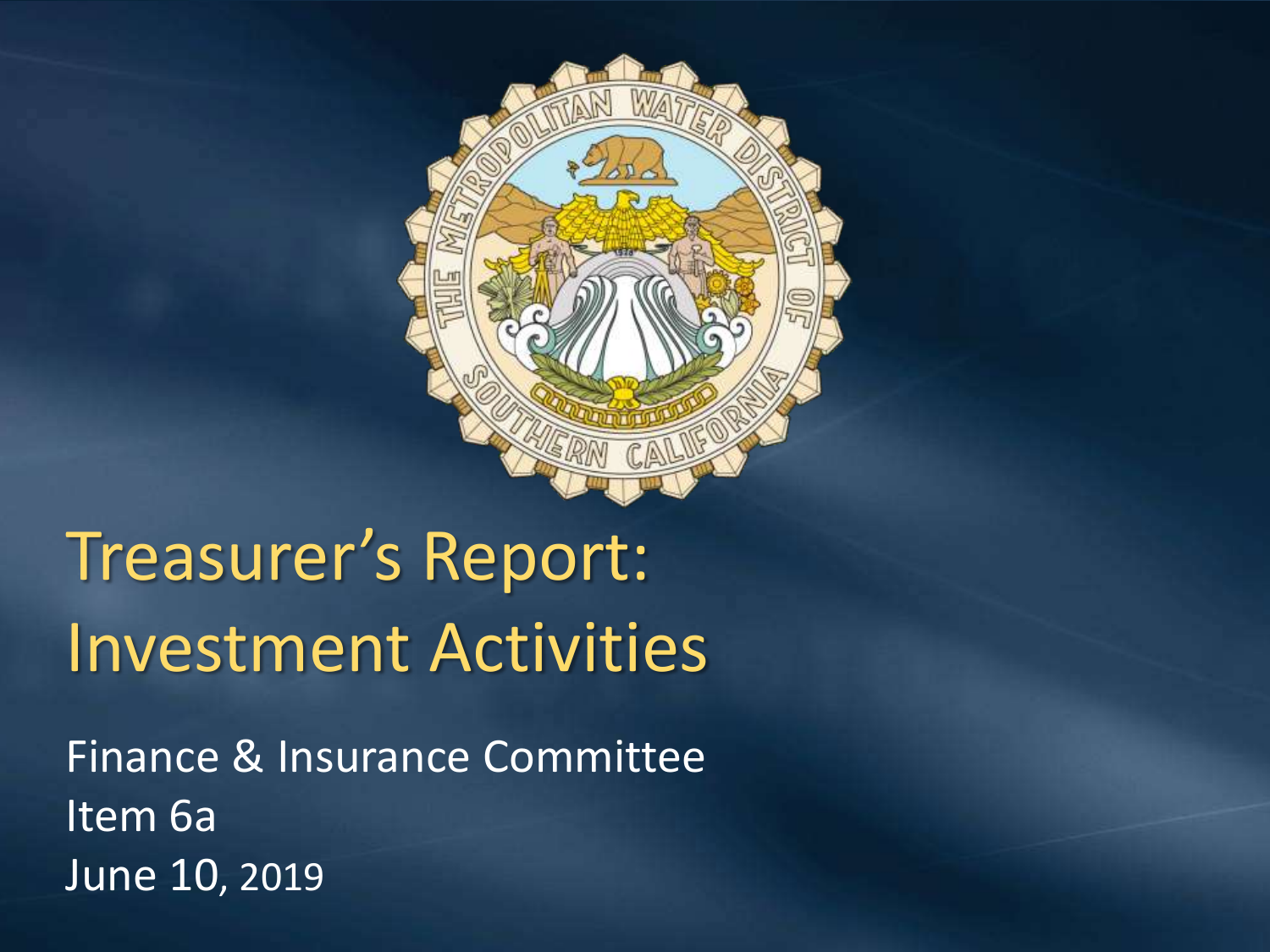## **Portfolio Safety**

Total \$1,174.3 million as of May 31, 2019

> Credit Quality (\$ in millions)



Includes debt service reserve funds and Lake Mathews Trust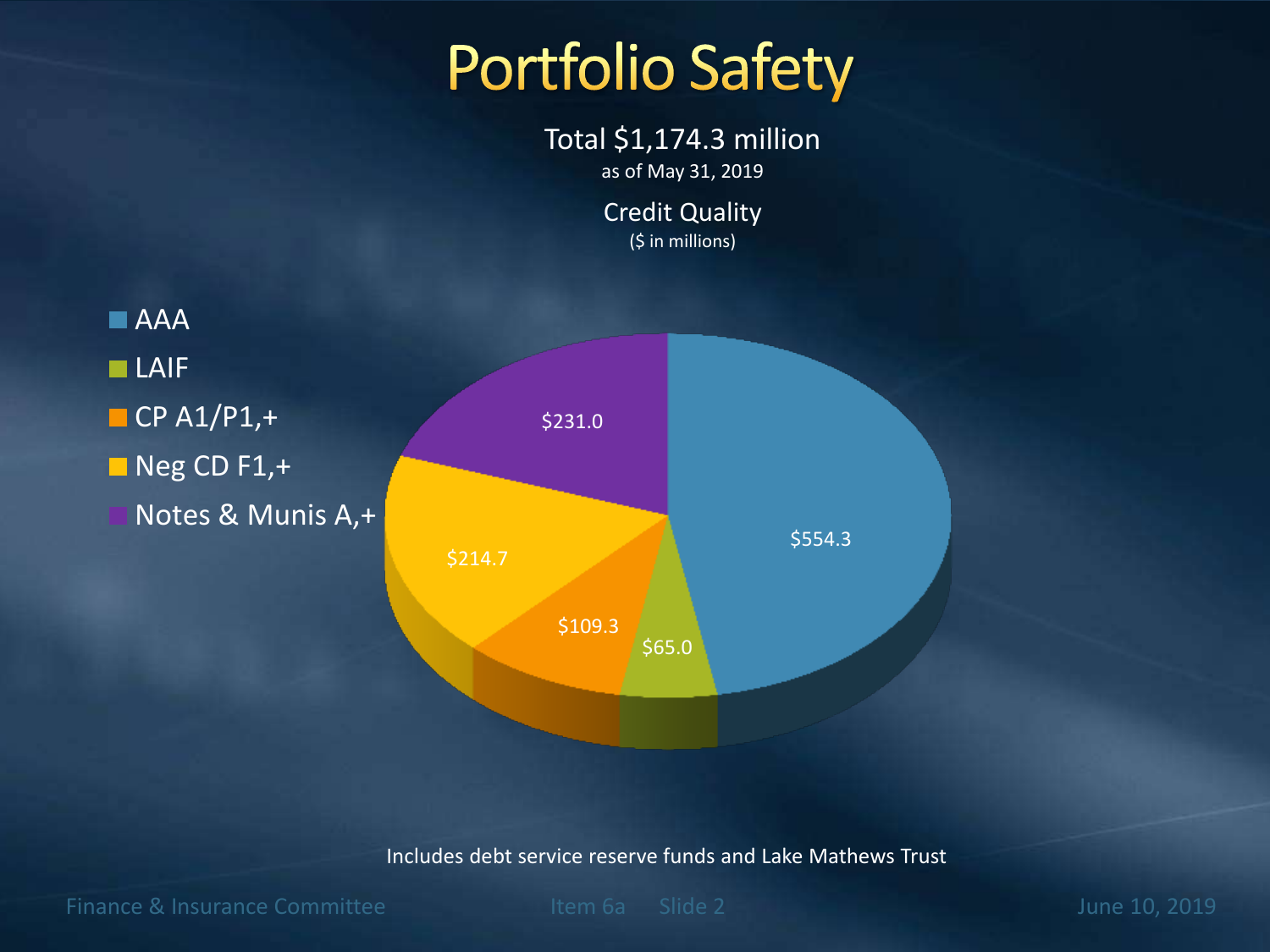# **Liquidity and Core Portfolio**

#### Total \$1,157.5 million as of May 31, 2019 (\$ in millions)

 $\blacksquare$  < 7 days  $\blacksquare$  < 30 days  $\blacksquare$  < 60 days  $\blacksquare$  < 90 days  $\blacksquare$  < 180 days  $\blacksquare$  < 365 days  $\blacksquare$  365 > days

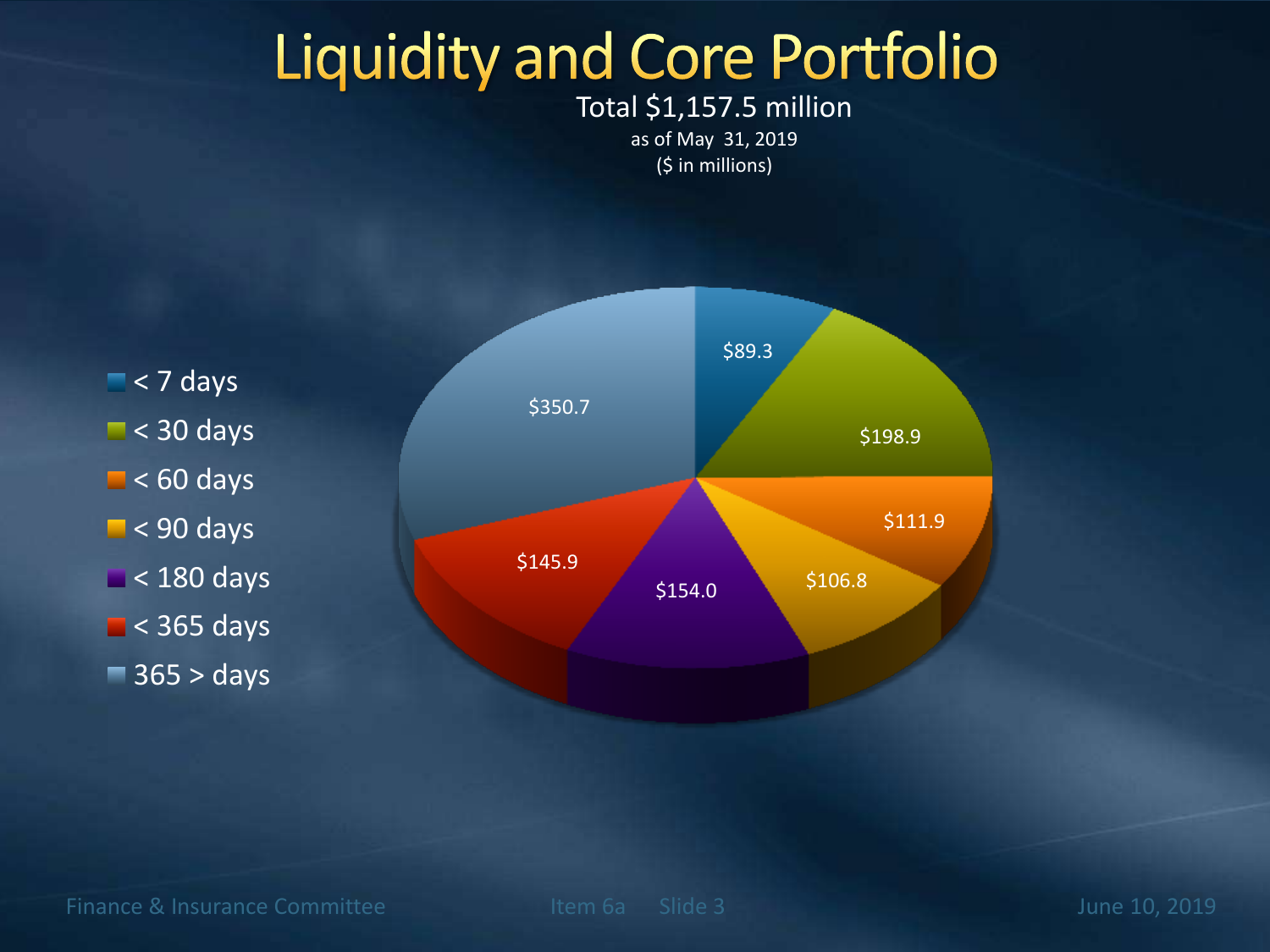## May 2019 Cash Disbursements

(\$ in millions)

Debt Service \$2.5

State Contract \$39.7

Operations & Maintenance and **Capital** Expenditures \$70.9

Conservation \$1.7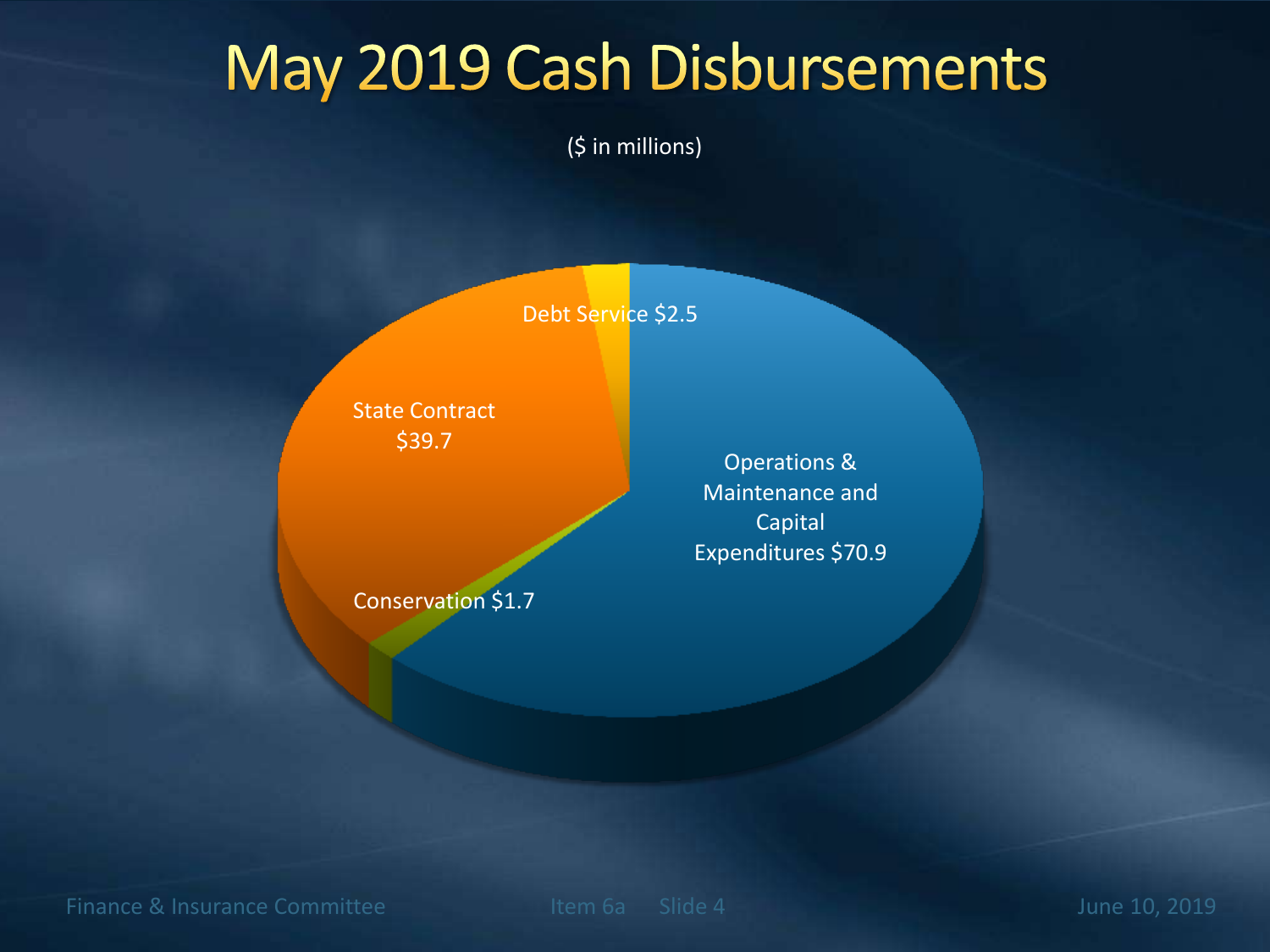# **Liquidity Portfolio Balances**

(\$ in millions)

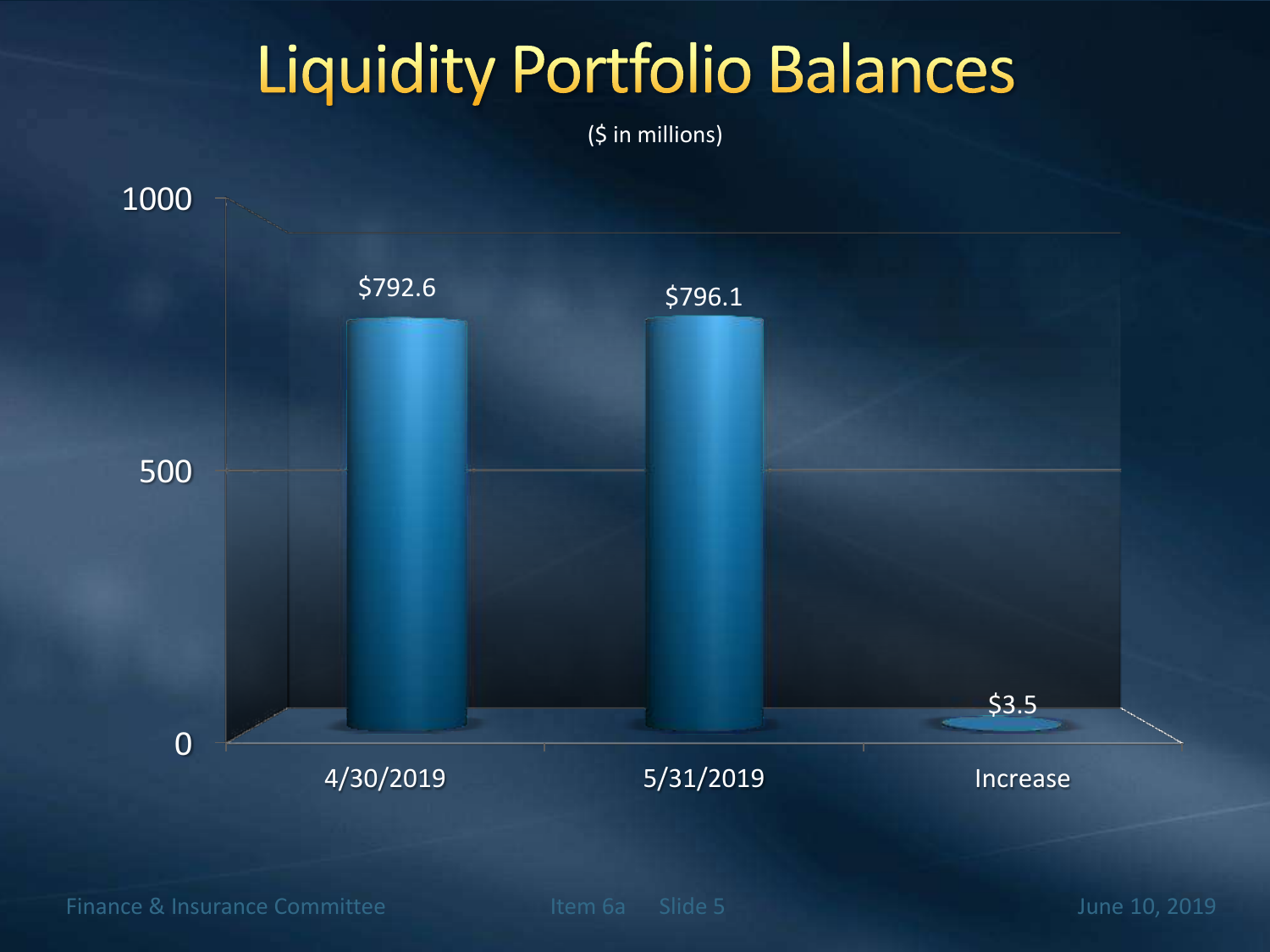# Liquidity Portfolio - May 2019



Finance & Insurance Committee Item 6a Slide 6 June 10, 2019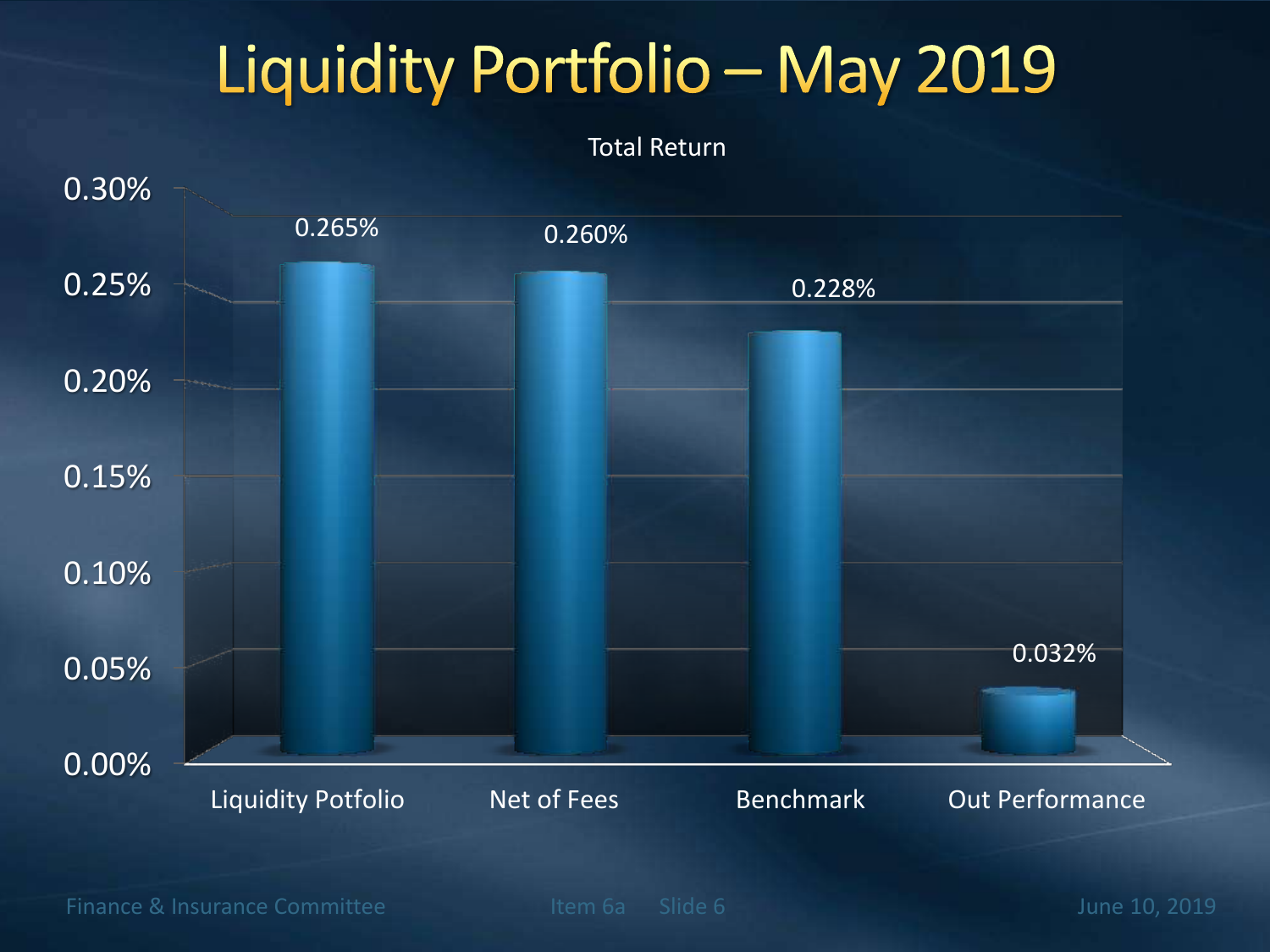# Liquidity Portfolio - May 2019

Total Return

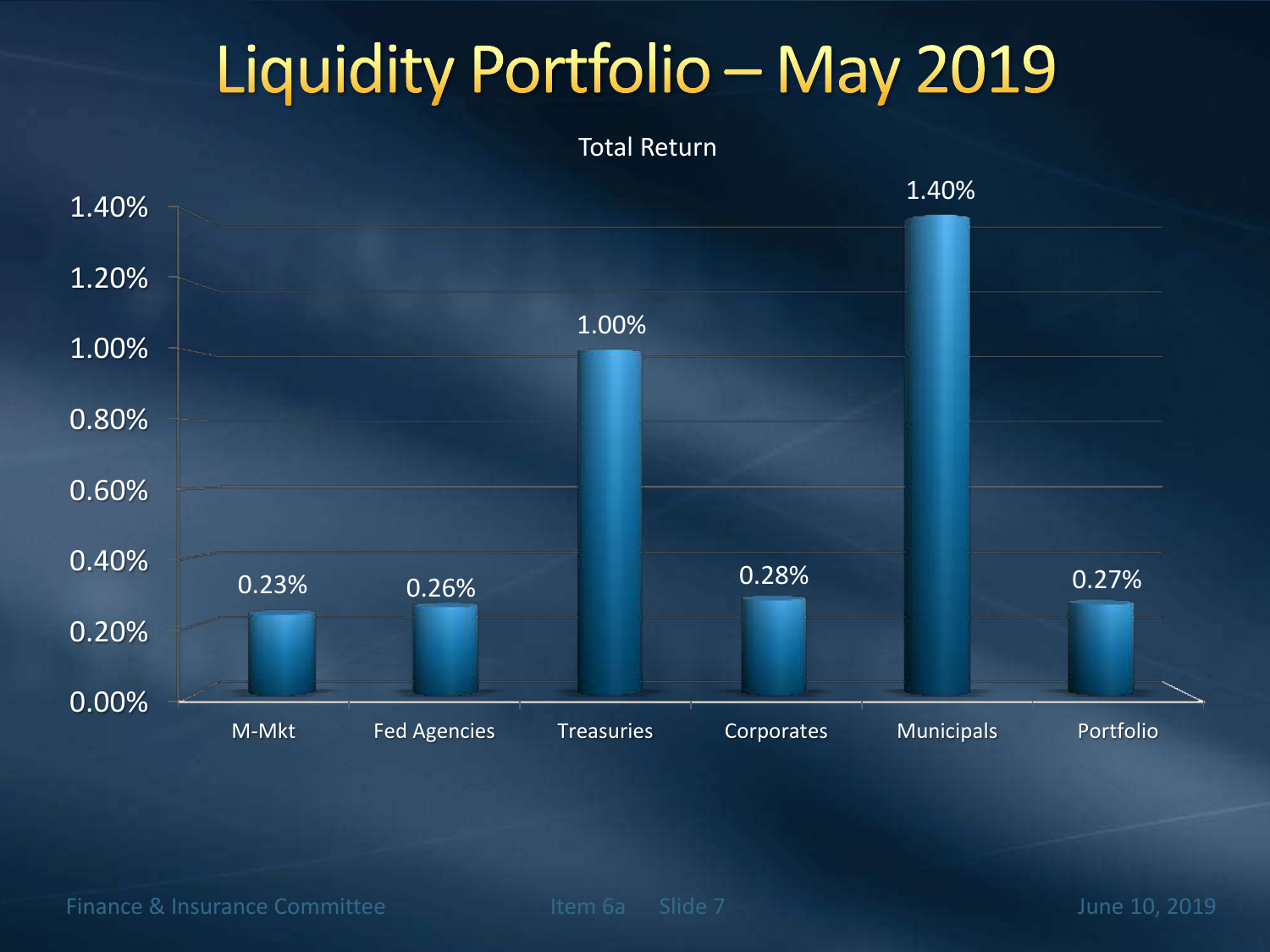## Liquidity Portfolio - May 2019



Finance & Insurance Committee Item 6a Slide 8 June 10, 2019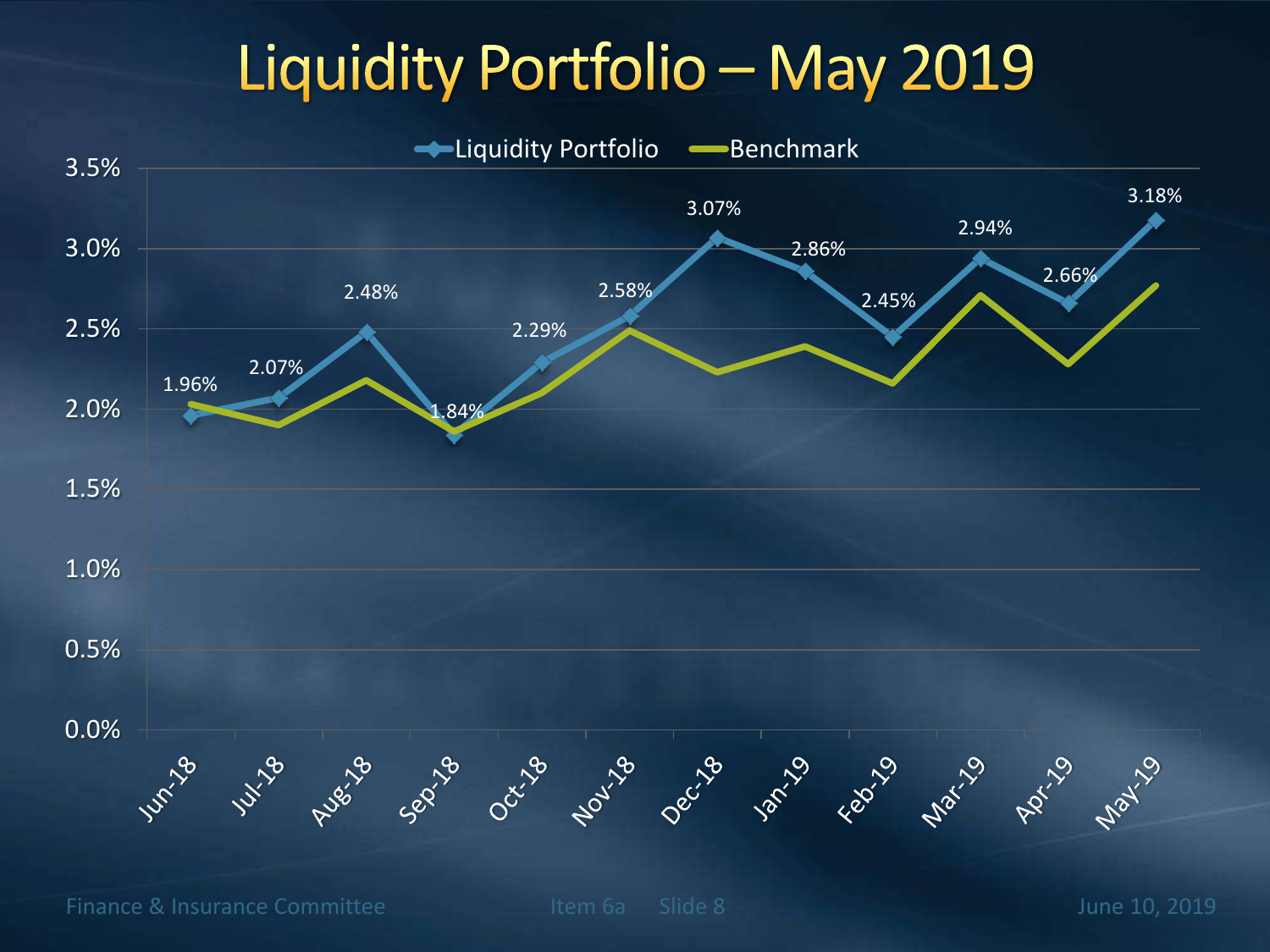# **Core Portfolio Balances**

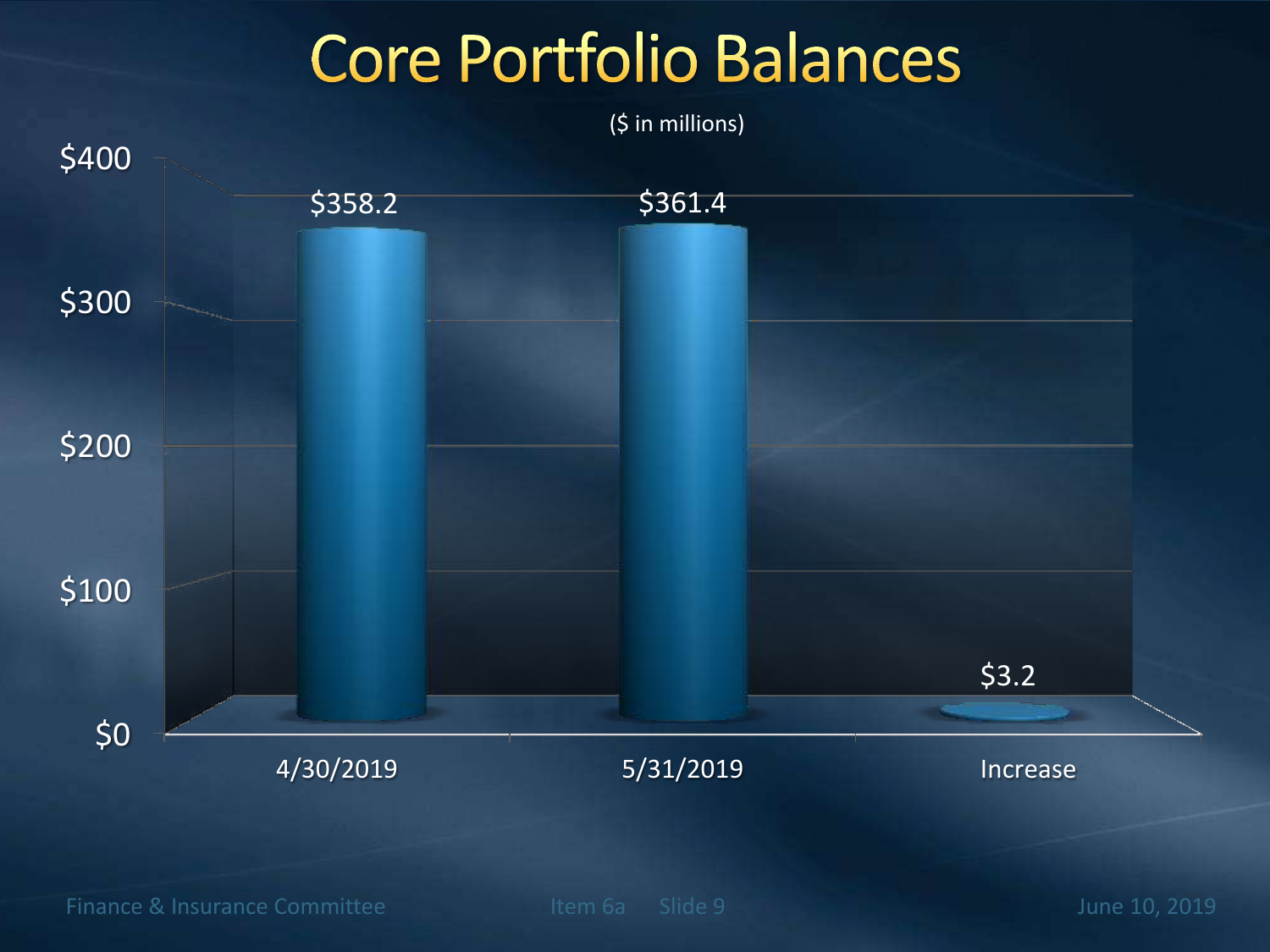# Core Portfolio - May 2019

Total Return

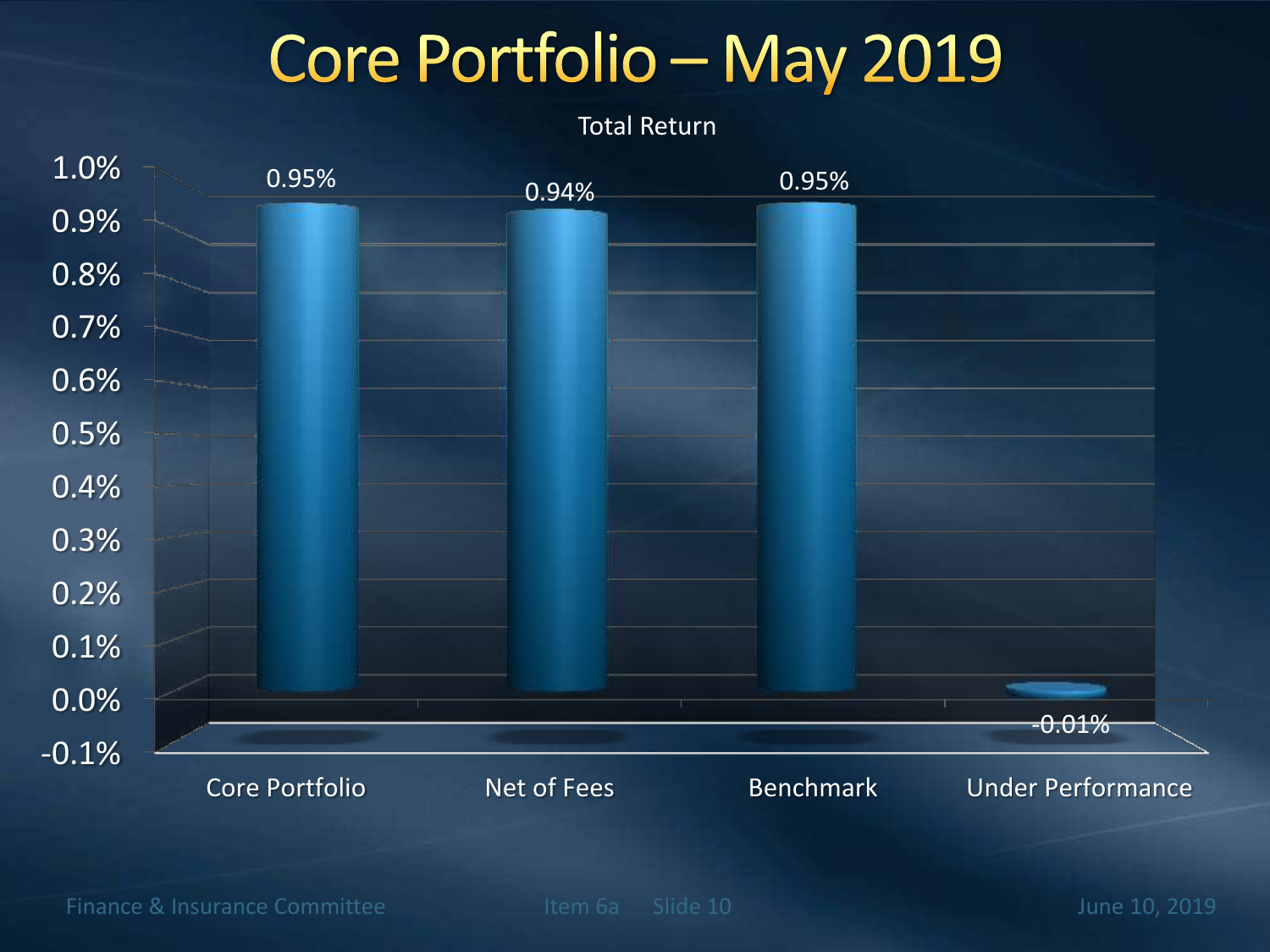# Core Portfolio - May 2019

Total Return

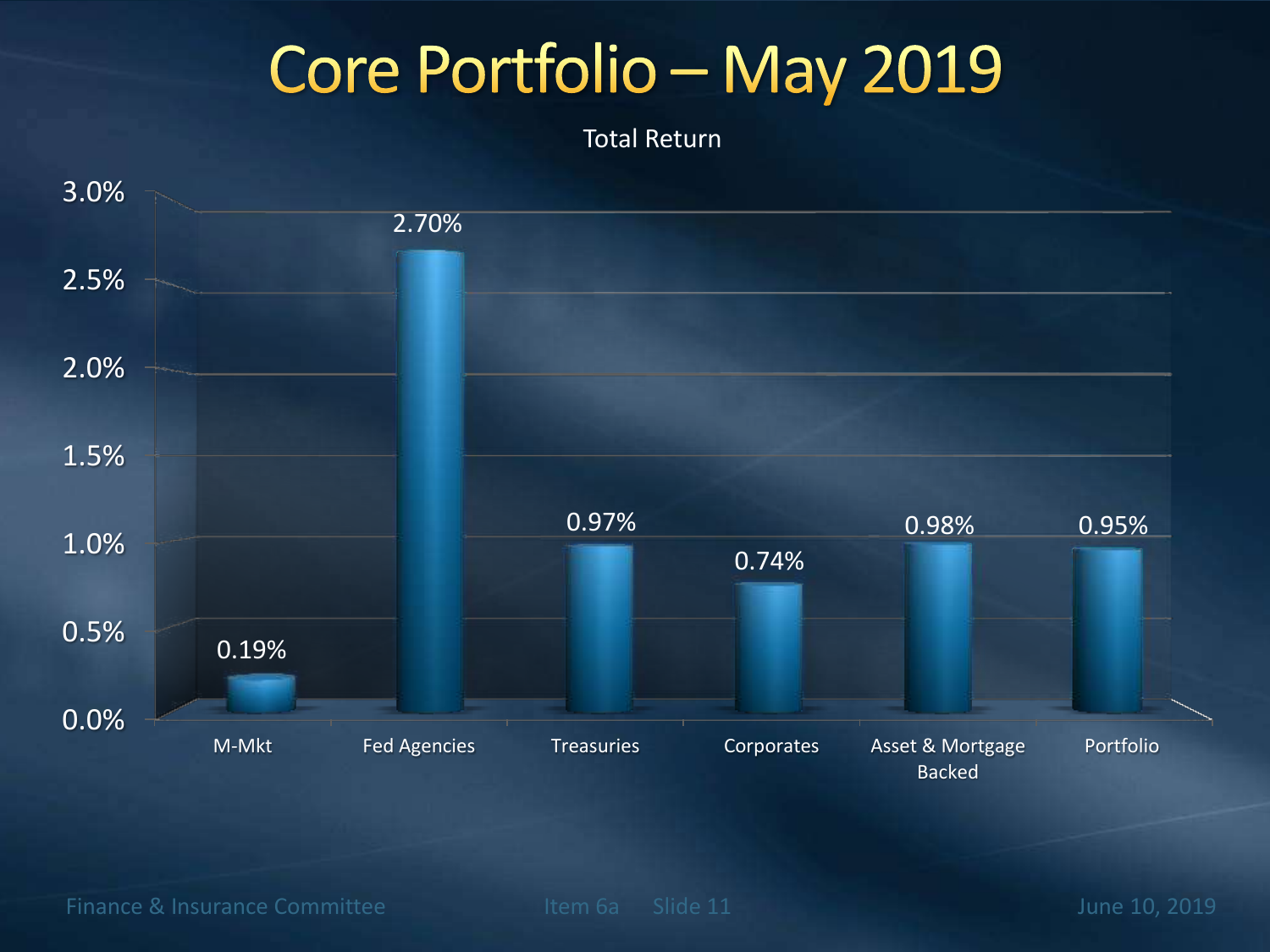# Core Portfolio - May 2019

Core Portfolio - Benchmark



Finance & Insurance Committee International Litem 6a Slide 12 June 10, 2019